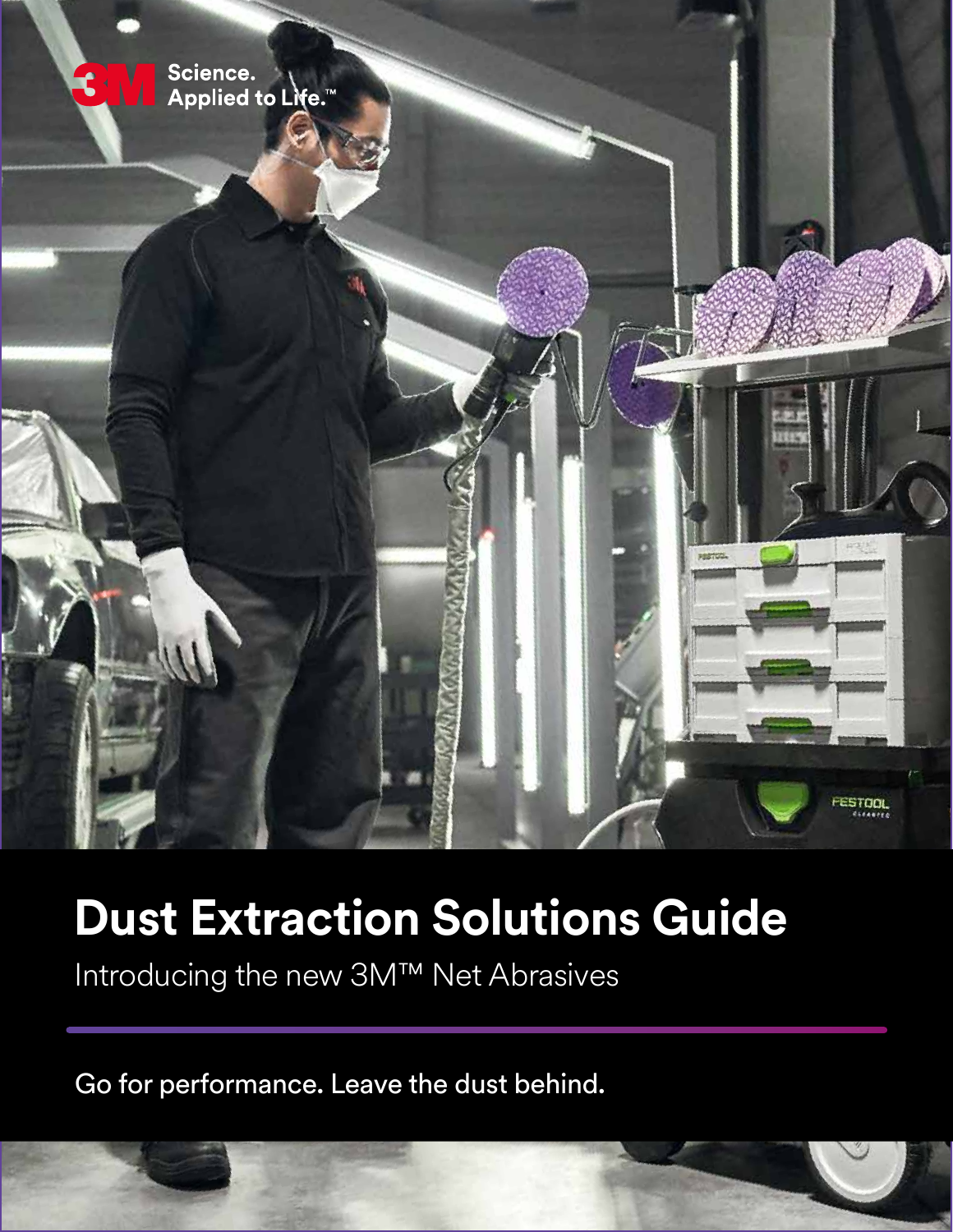

# **Dust.**

The hidden — or maybe not-so-hidden enemy of any body shop.

You know dust is a problem. It can sap your efficiency, create defects and rework, and steal the life from your abrasive.

Once it's in the air, it can settle on your work surfaces in your shop and even creep into your office and waiting room.

**The best way to stop dust? The right combination of tools and abrasives let you capture it at the source.**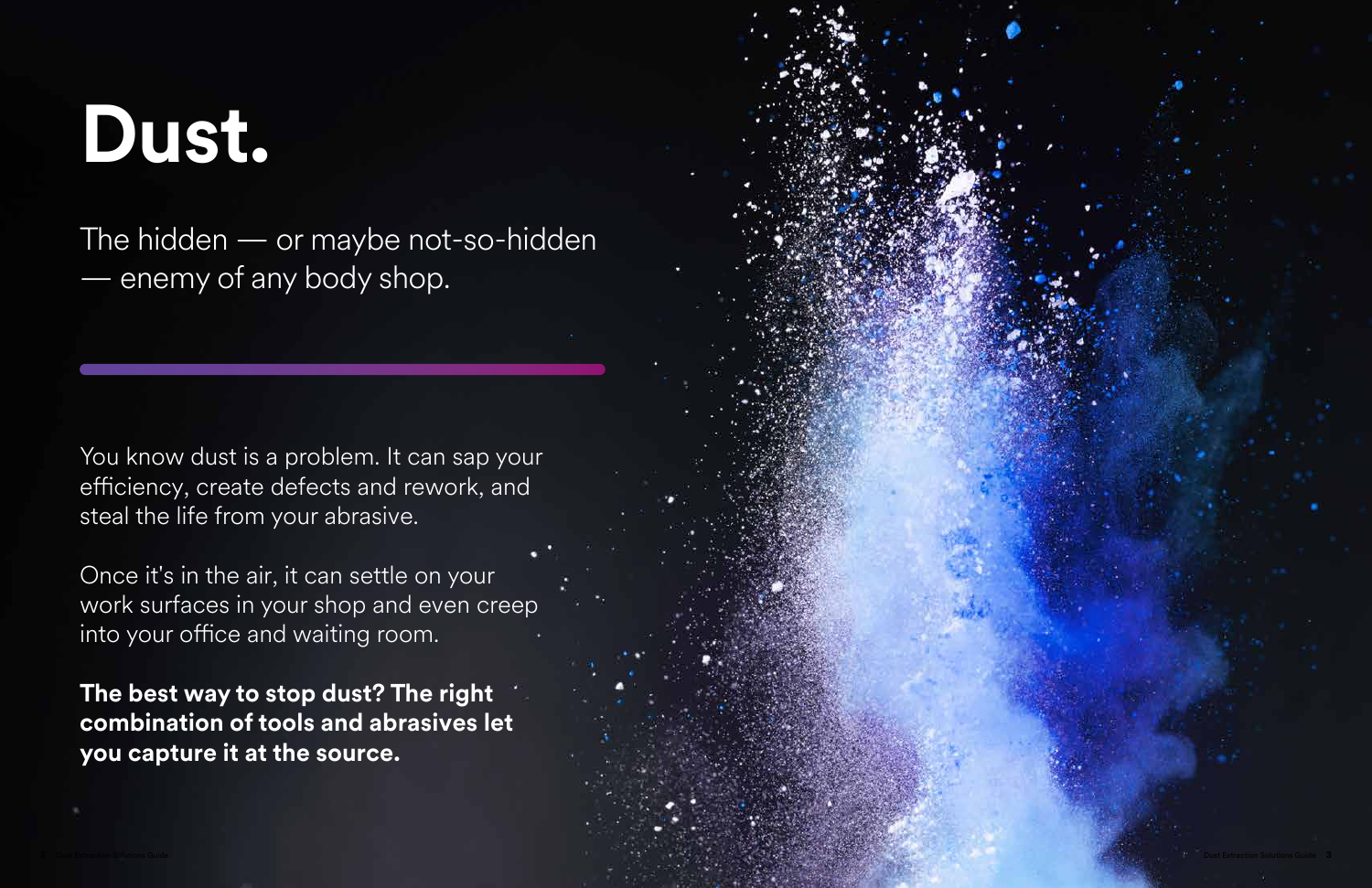# **Why dust extraction matters. 3M and Festool:**

# **The collaboration continues.**

Transformation on a global scale doesn't occur in a vacuum. So we carry on, together. Furthering our collective cause by pairing the most advanced netengineered abrasives with one of the best-known dust extraction systems in the industry.

- Reduces the amount of dust in the air from sanding, leading to less rework, driving improved cycle time and process efficiency.
- Reduces cleanup time.
- Enhances workplace efficiency by reducing time spent searching for tools and materials.
- Workcenter enables the use of abrasives to end of life, leading to reduced material spend.
- Increased technician mobility



3M and Festool bring you the Total Automotive Sanding System. Engineered to support the ongoing need for cleaner, more efficient shops.

When it comes to improving the efficiency and cleanliness of your body shop, proper dust extraction can't be an afterthought. Here's how our dust extraction system can help: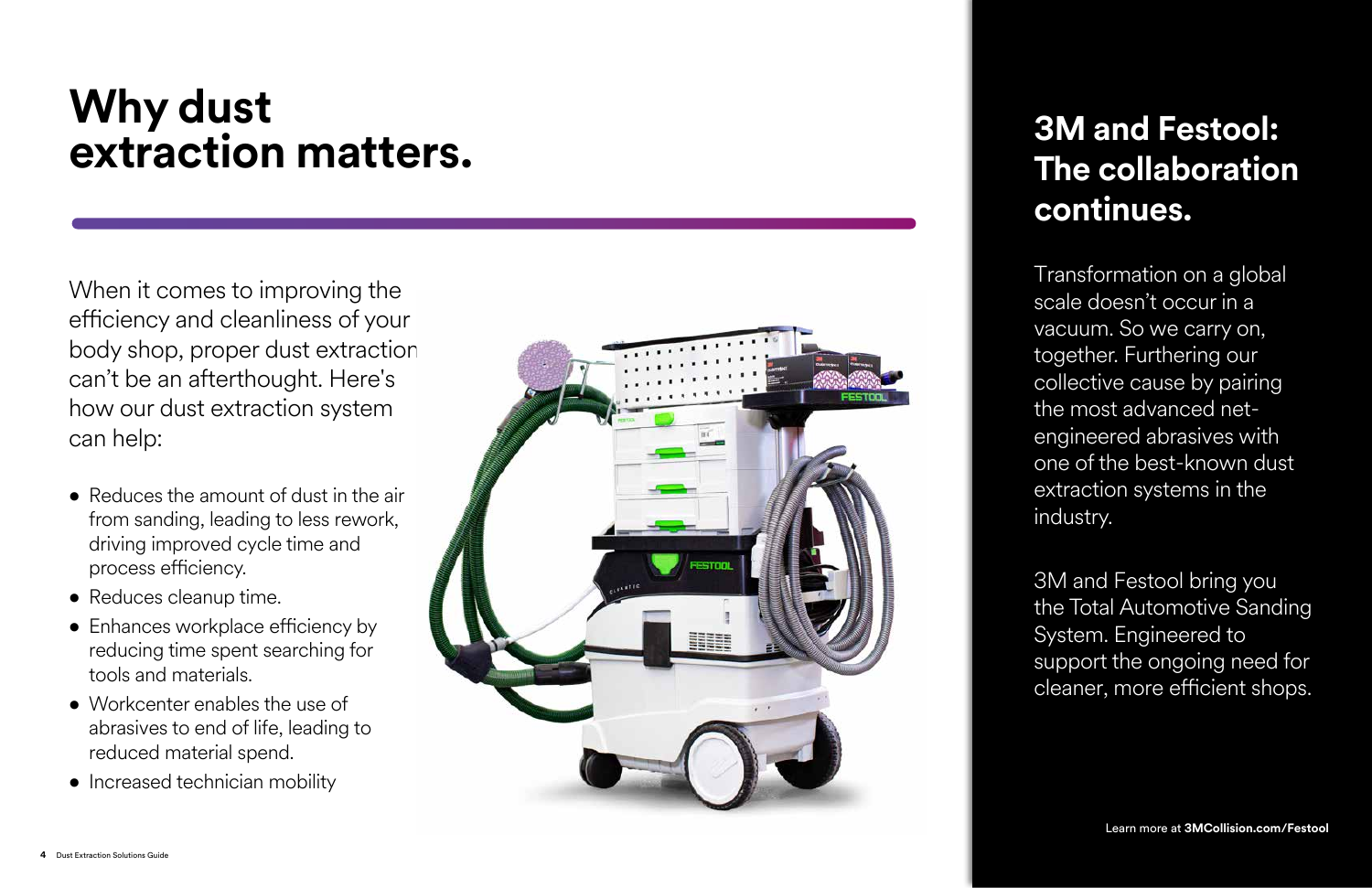Choose the level that meets your shop's needs.





Learn more at **3MCollision.com/Net**

## **3M™ Net Abrasives Introducing**



## **Premium**

3M™ Cubitron™ Net Abrasives

## **Advanced**

### 3M™ Blue Net Abrasives

In abrasives, premium quality has a name: 3M™ Cubitron™ II. We're reinventing abrasives with innovative net technology coupled with 3M Precision Shaped Grain, so that you no longer have to compromise between peak performance and dust extraction.



This is the surge in productivity you've been asking for. 3M™ Blue Net Abrasives feature an engineered ceramic mineral blend for bestin-class performance and dust extraction at a mid-tier price point.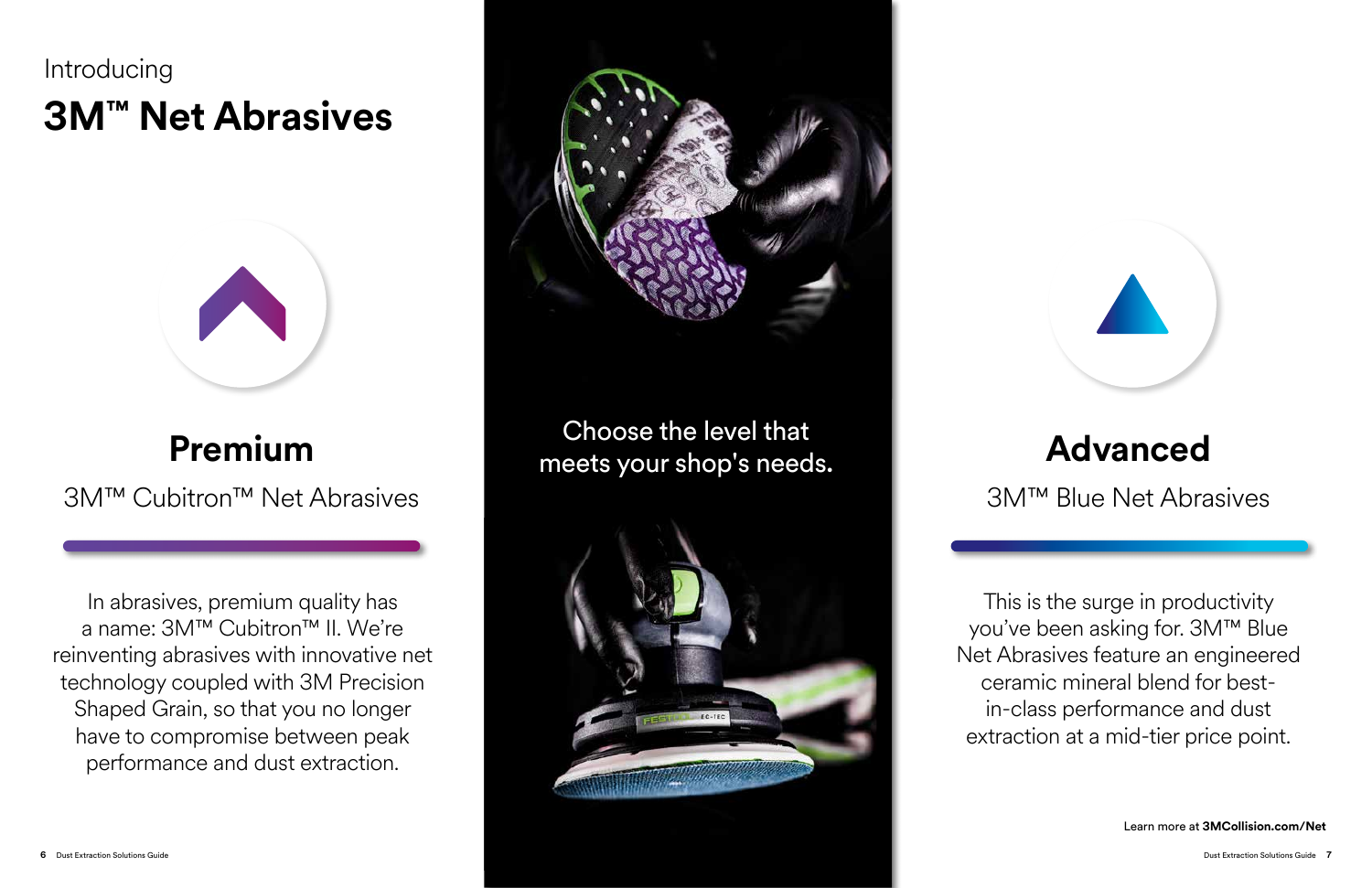

## **Premium** 3M™ Cubitron™ II Net Abrasives 3M™ Blue Net Abrasives Advanced

| Cubitron <sup>™</sup> II Net                                                                                       | Cubitron <sup>™</sup> II                                                                                           | <b>Blue Net</b>                         |
|--------------------------------------------------------------------------------------------------------------------|--------------------------------------------------------------------------------------------------------------------|-----------------------------------------|
| <b>Cut Rate</b>                                                                                                    | <b>Cut Rate</b>                                                                                                    | <b>Cut Rate</b>                         |
|                                                                                                                    |                                                                                                                    | $\bullet$ $\bullet$                     |
| <b>Disc Life</b>                                                                                                   | <b>Disc Life</b>                                                                                                   | <b>Disc Life</b>                        |
| $\begin{array}{ccccccccccccccccc} \bullet & \bullet & \bullet & \bullet & \bullet & \bullet & \bullet \end{array}$ | $\begin{array}{ccccccccccccccccc} \bullet & \bullet & \bullet & \bullet & \bullet & \bullet & \bullet \end{array}$ | $\bullet\bullet\bullet$                 |
| <b>Dust Extraction</b>                                                                                             | <b>Dust Extraction</b>                                                                                             | <b>Dust Extraction</b>                  |
|                                                                                                                    | $\bullet\bullet\bullet\bullet$                                                                                     | $\bullet\bullet\bullet\bullet\bullet$   |
| <b>Grades</b>                                                                                                      | <b>Grades</b>                                                                                                      | <b>Grades</b>                           |
| 80, 120, 150, 180,<br>220, 240, 320                                                                                | 40, 80, 120, 150, 180,<br>220, 240, 320, 400                                                                       | 80, 120, 150, 180,<br>220, 240, 320     |
| <b>Sizes</b>                                                                                                       | <b>Sizes</b>                                                                                                       | <b>Sizes</b>                            |
| 3 in, 5 in, 6 in, 8 in                                                                                             | 3 in, 5 in, 6 in, 8 in                                                                                             | 3 in, 5 in, 6 in, 8 in                  |
| <b>Technology</b>                                                                                                  | <b>Technology</b>                                                                                                  | <b>Technology</b>                       |
| 3M™ Precision Shaped Grain                                                                                         | 3M™ Precision Shaped Grain                                                                                         | <b>Engineered Ceramic Mineral Blend</b> |
| <b>Material</b>                                                                                                    | <b>Material</b>                                                                                                    | <b>Material</b>                         |
| <b>Net</b>                                                                                                         | Paper<br>(Multi-Hole)                                                                                              | <b>Net</b>                              |
| <b>Attachment Type</b>                                                                                             | <b>Attachment Type</b>                                                                                             | <b>Attachment Type</b>                  |
| Hookit™                                                                                                            | Hookit™                                                                                                            | Hookit™                                 |

Paper (Multi-Hole & No-Hole)



3 in, 5 in, 6 in

### **Technology Technology**

Engineered Ceramic Mineral Blend

### **Material Material**

### **Attachment Type Attachment Type**

Hookit™ and Stikit™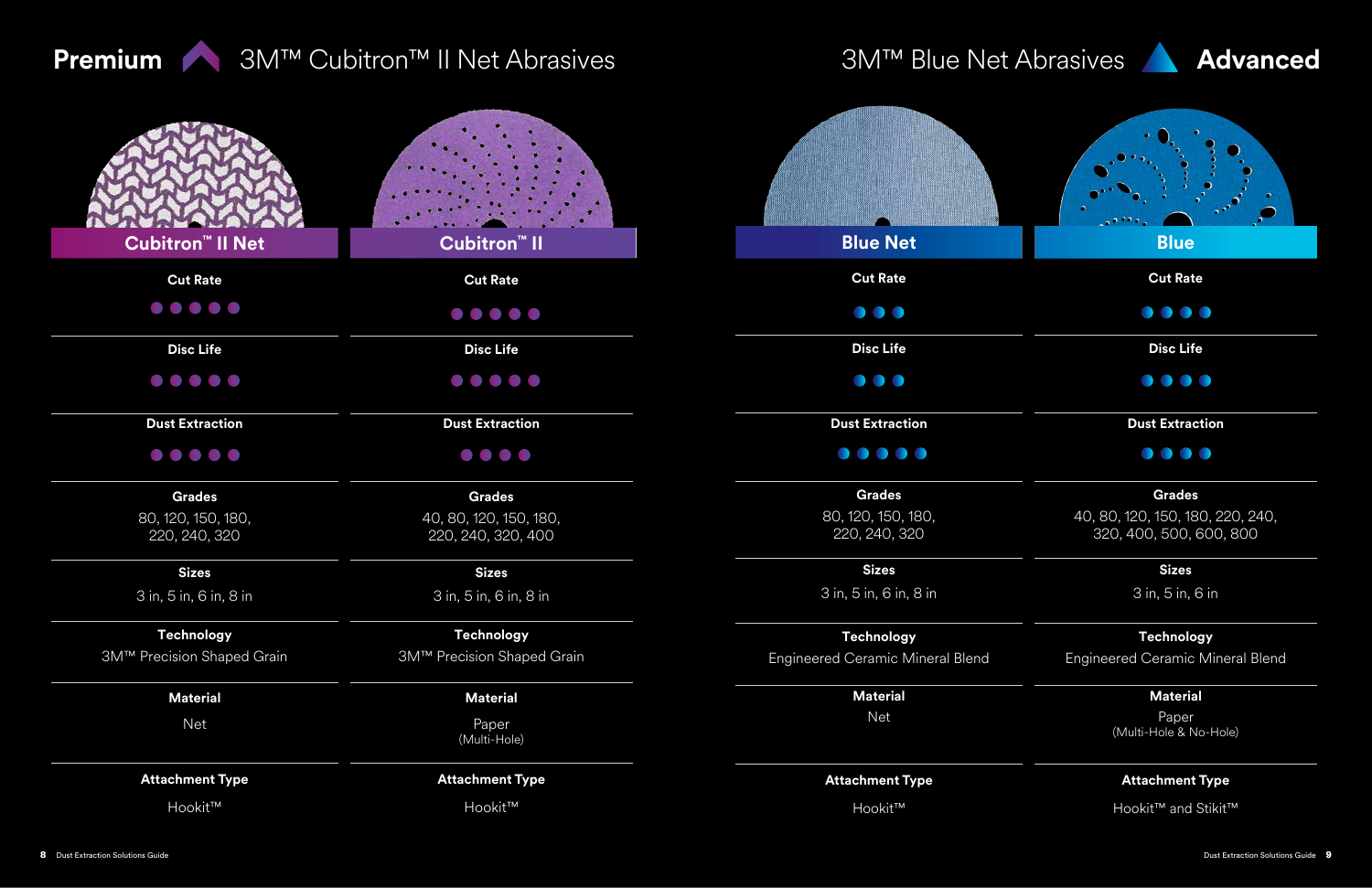Get the job done sooner with 3M™ Cubitron™ II Net Abrasives, the fastestcutting and longest-lasting net abrasive discs and sheets in the world. This family of net abrasives delivers 2X the cut rate and 2X the life of other leading net abrasive families. All the while, letting dust extractors perform their best by leaving virtually no dust on the work surface and in the environment.

# **Cubitron™ II Abrasives**

### For Dry Sanding

Available in grades from 80+ to 320+ and in the most-popular disc sizes, compatible with existing dust-extraction sanders.

The 3M™ Hookit™ attachment makes installing a new disc quick and saving a partially-used disc easy.

Premium net disc help allows for virtually dust-free sanding

|        | 3M™ Hookit™ Attachment                           |                                                     |                                              |                                                     |                                         |                                         |                                         |                                         |
|--------|--------------------------------------------------|-----------------------------------------------------|----------------------------------------------|-----------------------------------------------------|-----------------------------------------|-----------------------------------------|-----------------------------------------|-----------------------------------------|
| Grade  | 8" Net Disc<br>25 Discs/Carton<br>6 Cartons/Case | <b>6" Net Disc</b><br>50 Discs/Roll<br>6 Rolls/Case | 5" Net Disc<br>50 Discs/Roll<br>6 Rolls/Case | <b>3" Net Disc</b><br>50 Discs/Roll<br>6 Rolls/Case | 8" Disc<br>25 Discs/Box<br>4 Boxes/Case | 6" Disc<br>50 Discs/Box<br>4 Boxes/Case | 5" Disc<br>50 Discs/Box<br>4 Boxes/Case | 3" Disc<br>50 Discs/Box<br>4 Boxes/Case |
| $40+$  |                                                  |                                                     |                                              |                                                     | 31375                                   | 31370**                                 |                                         |                                         |
| $80+$  | 31641                                            | 31650                                               | 31665                                        | 31679                                               | 31376                                   | 31371                                   | 31366                                   | 31361                                   |
| $120+$ | 31642                                            | 31651                                               | 31666                                        | 31680                                               | 31377                                   | 31372                                   | 31367                                   | 31362                                   |
| $150+$ | 31643                                            | 31652                                               | 31667                                        | 31681                                               | I                                       | 31373                                   | 31368                                   | 31363                                   |
| $180+$ | 31644                                            | 31653                                               | 31668                                        | 31682                                               | ı                                       | 31374                                   | 31369                                   | 31364                                   |
| $220+$ | 31645                                            | 31654                                               | 31669                                        | 31683                                               | Ξ                                       | 31481                                   | 31471                                   | 31461                                   |
| $240+$ | 31646                                            | 31655                                               | 31670                                        | 31684                                               |                                         | 31482                                   | 31472                                   | 31462                                   |
| $320+$ | 31647                                            | 31656                                               | 31671                                        | 31685                                               | I                                       | 31483                                   | 31473                                   | 31463                                   |
| $400+$ |                                                  |                                                     |                                              |                                                     | I                                       | 31484                                   | 31474                                   | 31464                                   |

\*\* 25 Discs/Box

|        | <b>3M™ Hookit™ Attachment</b>                        |                                                       |                                                               |                                                       |                                                           |  |  |  |  |
|--------|------------------------------------------------------|-------------------------------------------------------|---------------------------------------------------------------|-------------------------------------------------------|-----------------------------------------------------------|--|--|--|--|
| Grade  | <b>Net Sheet Roll</b><br>70 mm x 10M<br>6 Rolls/Case | <b>Net Sheet Roll</b><br>80 mm x 10 M<br>6 Rolls/Case | <b>Net Sheet Roll</b><br>115 mm $\times$ 10 M<br>6 Rolls/Case | <b>Sheet Roll</b><br>2-3/4 in x 13 yd<br>5 Boxes/Case | <b>File Sheet</b><br>2-3/4 in x 16-1/2 in<br>4 Boxes/Case |  |  |  |  |
| $40+$  | ı                                                    | ı                                                     | ı                                                             | 34440*                                                | 34490                                                     |  |  |  |  |
| $80+$  | 34561                                                | 34550                                                 | 34572                                                         | 34442                                                 | 34492                                                     |  |  |  |  |
| $120+$ | 34562                                                | 34551                                                 | 34573                                                         | 34444                                                 | 34494                                                     |  |  |  |  |
| $150+$ | 34563                                                | 34552                                                 | 34574                                                         | 34445                                                 | 34495                                                     |  |  |  |  |
| $180+$ | 34564                                                | 34553                                                 | 34575                                                         | 34446                                                 | 34496                                                     |  |  |  |  |
| $220+$ | 34565                                                | 34554                                                 | 34576                                                         | 34447                                                 | 34497                                                     |  |  |  |  |
| $240+$ | 34566                                                | 34555                                                 | 34577                                                         | 34448                                                 |                                                           |  |  |  |  |
| $320+$ | 34567                                                | 34556                                                 | 34578                                                         | 34449                                                 | I                                                         |  |  |  |  |
| $400+$ | I                                                    | I                                                     | I                                                             | 34450                                                 |                                                           |  |  |  |  |

\* 2-3/4 in x 8.75 yd







Use a protection pad or pad saver to prolong the life of your backup pad and maintain consistent attachment to your net abrasive discs.



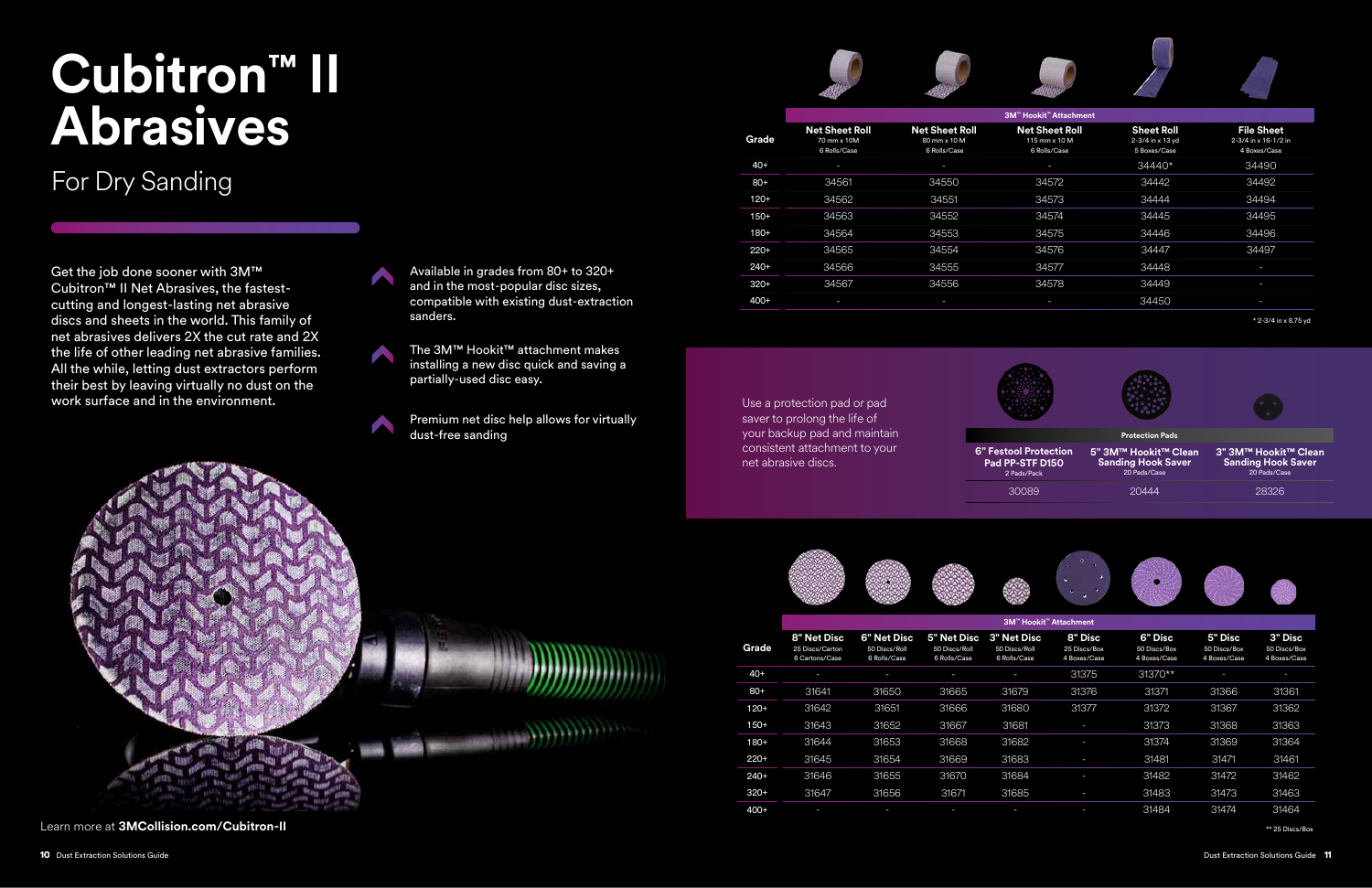Balanced for maximum abrasive performance for cut, life and dust extraction.

3M™ Hookit™ attachment makes changing discs fast and easy, allowing a technican to save a partially-used disc and reinstall it later.

Available in grades from 80 to 320 in 3-inch, 5-inch, 6-inch, and 8-inch sizes.

Use a protection pad or pad saver to prolong the life of your backup pad and maintain consistent attachment to your net abrasive discs.

**Protection Pads**



**6" Festool Protection Pad PP-STF D150** 2 Pads/Pack



**Sanding Hook Saver**

**5" 3M™ Hookit™ Clean 3" 3M™ Hookit™ Clean Sanding Hook Saver** 20 Pads/Case

20 Pads/Case 30089 20444 28326







Get outstanding performance at an affordable price with 3M™ Blue Net Abrasives – the bestperforming net abrasive discs and sheets for value-focused pros. 3M™ Blue Net Abrasives are built with an engineered ceramic-mineral blend to deliver a faster cut rate and longer life than other leading brands' net abrasives in their class - all while capturing more than 95% of dust.

Learn more at **3MCollision.com/BlueAbrasives**

# **Blue Abrasives**

 \*25 Discs/Roll \*\*50 Discs/Roll †Kiss cut at 69mm splits for multiple size formats.

|       |                                                                | <b>3M™ Hookit™ Attachment</b>                                   |                                                                   |                                           | 3M™ Stikit™ Attachment                    |                                                     |                  |
|-------|----------------------------------------------------------------|-----------------------------------------------------------------|-------------------------------------------------------------------|-------------------------------------------|-------------------------------------------|-----------------------------------------------------|------------------|
| Grade | <b>Net Sheet Roll</b><br>70 mm (W) x 10 m (L)<br>10 Rolls/Case | <b>Net Sheet Roll</b><br>115 mm (W) x 10 m (L)<br>10 Rolls/Case | Sheet Roll <sup>+</sup><br>2-3/4" (W) x 13 yd (L)<br>4 Rolls/Case | 6" Disc<br>100 Discs/Roll<br>5 Rolls/Case | 5" Disc<br>100 Discs/Roll<br>5 Rolls/Case | <b>Sheet Roll</b><br>$2 - 3/4"$ (W)<br>5 Rolls/Case |                  |
| 40    |                                                                |                                                                 |                                                                   | 36200*                                    | 36264*                                    | 36215                                               | 10 <sub>yd</sub> |
| 80    | 36462                                                          | 36470                                                           | 36187                                                             | 36202**                                   | 36265**                                   | 36217                                               | $20y$ d          |
| 120   | 36463                                                          | 36471                                                           | 36189                                                             | 36204                                     | 36266                                     | 36219                                               |                  |
| 150   | 36464                                                          | 36472                                                           | 36190                                                             | 36205                                     | 36267                                     | 36220                                               |                  |
| 180   | 36465                                                          | 36473                                                           | 36191                                                             | 36206                                     | 36268                                     | 36221                                               | 30yd             |
| 220   | 36466                                                          | 36474                                                           | 36192                                                             | 36207                                     | 36269                                     | 36222                                               |                  |
| 240   | 36467                                                          | 36475                                                           | 36193                                                             | 36208                                     | 36270                                     | 36223                                               |                  |
| 320   | 36468                                                          | 36476                                                           | 36195                                                             | 36210                                     | 36271                                     | 36225                                               |                  |
| 400   |                                                                |                                                                 | 36196                                                             | 36211                                     | 36272                                     | 36226                                               |                  |
| 500   |                                                                |                                                                 | 36197                                                             | 36212                                     | 36273                                     | 36227                                               | 45 yd            |
| 600   |                                                                |                                                                 | 36198                                                             | 36213                                     | 36274                                     | 36228                                               |                  |
| 800   |                                                                |                                                                 |                                                                   | 36214                                     | 36275                                     |                                                     |                  |
|       |                                                                |                                                                 |                                                                   |                                           |                                           |                                                     |                  |

|       | <b>3M™ Hookit™ Attachment</b>                    |                                               |                                               |                                                      |                                         |                                         |                                         |                                         |                                         |  |  |
|-------|--------------------------------------------------|-----------------------------------------------|-----------------------------------------------|------------------------------------------------------|-----------------------------------------|-----------------------------------------|-----------------------------------------|-----------------------------------------|-----------------------------------------|--|--|
| Grade | 8" Net Disc<br>25 Discs/Carton<br>6 Cartons/Case | 6" Net Disc<br>100 Discs/Roll<br>8 Rolls/Case | 5" Net Disc<br>100 Discs/Roll<br>8 Rolls/Case | <b>3" Net Disc</b><br>100 Discs/Roll<br>8 Rolls/Case | 6" Disc<br>50 Discs/Box<br>4 Boxes/Case | 5" Disc<br>50 Discs/Box<br>4 Boxes/Case | 3" Disc<br>50 Discs/Box<br>4 Boxes/Case | 6" Disc<br>50 Discs/Box<br>4 Boxes/Case | 5" Disc<br>50 Discs/Box<br>4 Boxes/Case |  |  |
| 40    | I                                                | I                                             |                                               |                                                      | 36170                                   | N/A                                     | N/A                                     | N/A                                     | N/A                                     |  |  |
| 80    | 36411                                            | 36420                                         | 36435                                         | 36449                                                | 36172                                   | 36157                                   | 36142                                   | 36241                                   | 36253                                   |  |  |
| 120   | 36412                                            | 36421                                         | 35436                                         | 36450                                                | 36174                                   | 36159                                   | 36144                                   | 36242                                   | 36254                                   |  |  |
| 150   | 36413                                            | 36422                                         | 36437                                         | 36451                                                | 36175                                   | 36160                                   | 36145                                   | 36243                                   | 36255                                   |  |  |
| 180   | 36414                                            | 36423                                         | 36438                                         | 36452                                                | 36176                                   | 36161                                   | 36146                                   | 36244                                   | 36256                                   |  |  |
| 220   | 36415                                            | 36424                                         | 36439                                         | 36453                                                | 36177                                   | 36162                                   | 36147                                   | 36245                                   | 36257                                   |  |  |
| 240   | 36416                                            | 36425                                         | 36440                                         | 36454                                                | 36178                                   | 36163                                   | 36148                                   | 36246                                   | 36258                                   |  |  |
| 320   | 36417                                            | 36426                                         | 36441                                         | 36455                                                | 36180                                   | 36165                                   | 36150                                   | 36247                                   | 36259                                   |  |  |
| 400   | ı                                                | I                                             | I                                             |                                                      | 36181                                   | 36166                                   | 36151                                   | 36248                                   | 36260                                   |  |  |
| 500   | ı                                                | I                                             | ı                                             | ı                                                    | 36182                                   | 36167                                   | 36152                                   | 36249                                   | 36261                                   |  |  |
| 600   |                                                  | I                                             | ı                                             |                                                      | 36183                                   | 36168                                   | 36153                                   | 36250                                   | 36262                                   |  |  |
| 800   |                                                  |                                               |                                               |                                                      | 36184                                   | 36169                                   | 36154                                   | 36251                                   | 36263                                   |  |  |
|       |                                                  |                                               |                                               |                                                      |                                         |                                         |                                         |                                         |                                         |  |  |